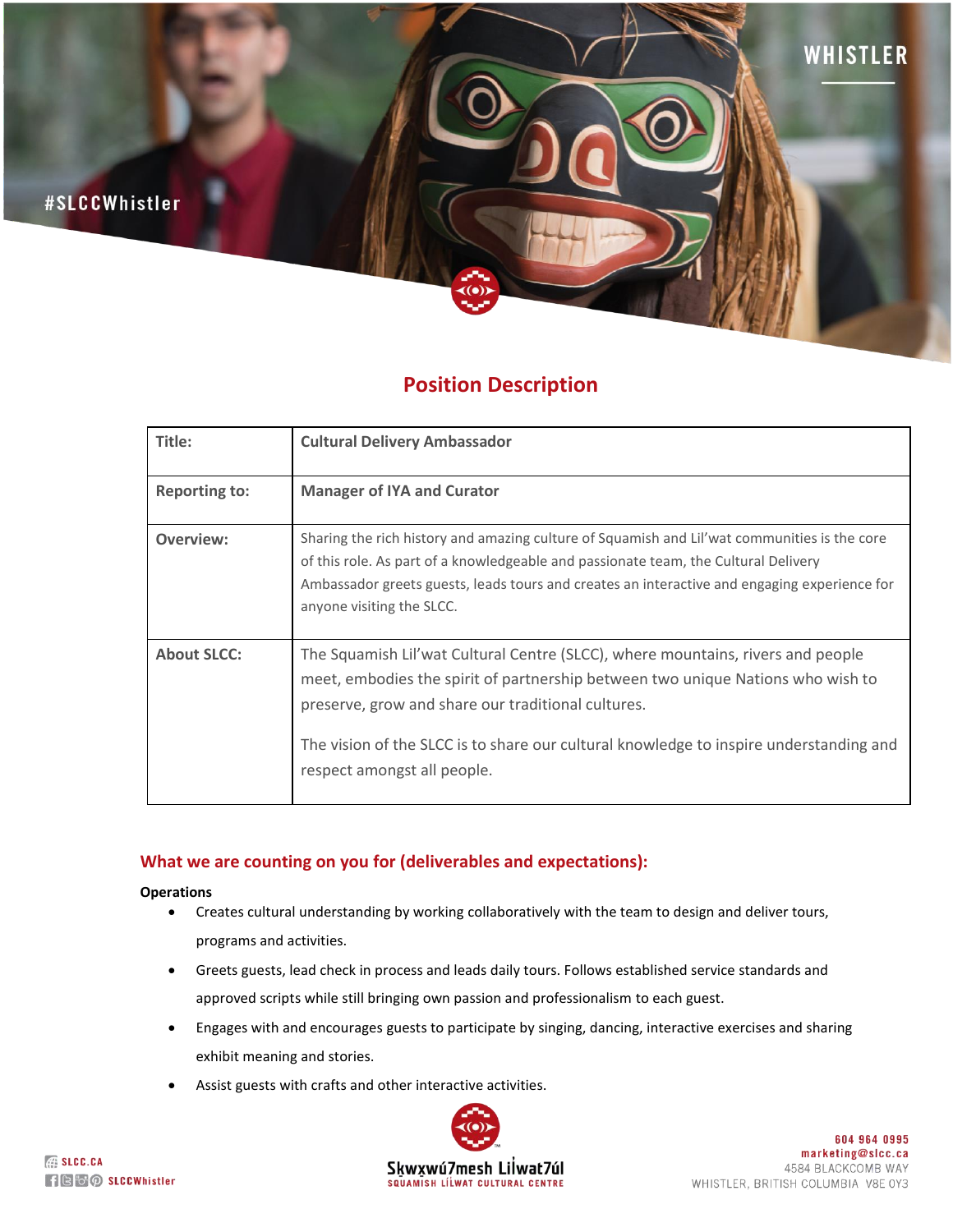- Assist in other areas when required.
- Follow all SLCC Policies and Procedures.
- Familiar with Public Health Officer orders around COVID-19.

## **Every Member of the SLCC Team**

- One the best things about the SLCC is our small, close-knit team. While the above expectations are the majority of this role, it is expected that all team members will come together to help each other out, outside the boundaries of their job description.
- Lives the SLCC values of Passion, Empowerment, Collaboration and Equality
	- o Passion: Has a voice in sharing the pride of cultures; creates a sense of connection and belonging; and brings a sense of humour.
	- $\circ$  Empowerment: Takes ownership and follows up; trusts self and each other; and openly ready to learn and grow through successes and mistakes.
	- $\circ$  Collaboration: Works closely with team towards a common goal; acknowledges differences and draws on each other's strengths; and shares own perspective while also being curious about other's perspectives.
	- o Equality: We treat others as we would like to be treated, with fairness and respect.

## **What you will bring to our team (experience and attributes):**

### **Attributes**

- Proven ability to provide strong customer service and often works to exceed expectations.
- Build and maintain strong working relationships in the spirit of inclusion.
- Passionate about being part of the team and can work independently when needed.
- Strong communication, presentation and public speaking skills.
- Detail oriented and pays attention to the small stuff.
- Ability to problem solve using critical thinking.
- Proven experience in handling multiple tasks at once.

### **Experience and Education**

- Knowledge of Squamish or Lil'wat culture, land, history and people required.
- Previous experience in customer facing role an asset.
- Able to work flexible schedule that may include weekends and evenings.
- Clear criminal background check required upon hire.